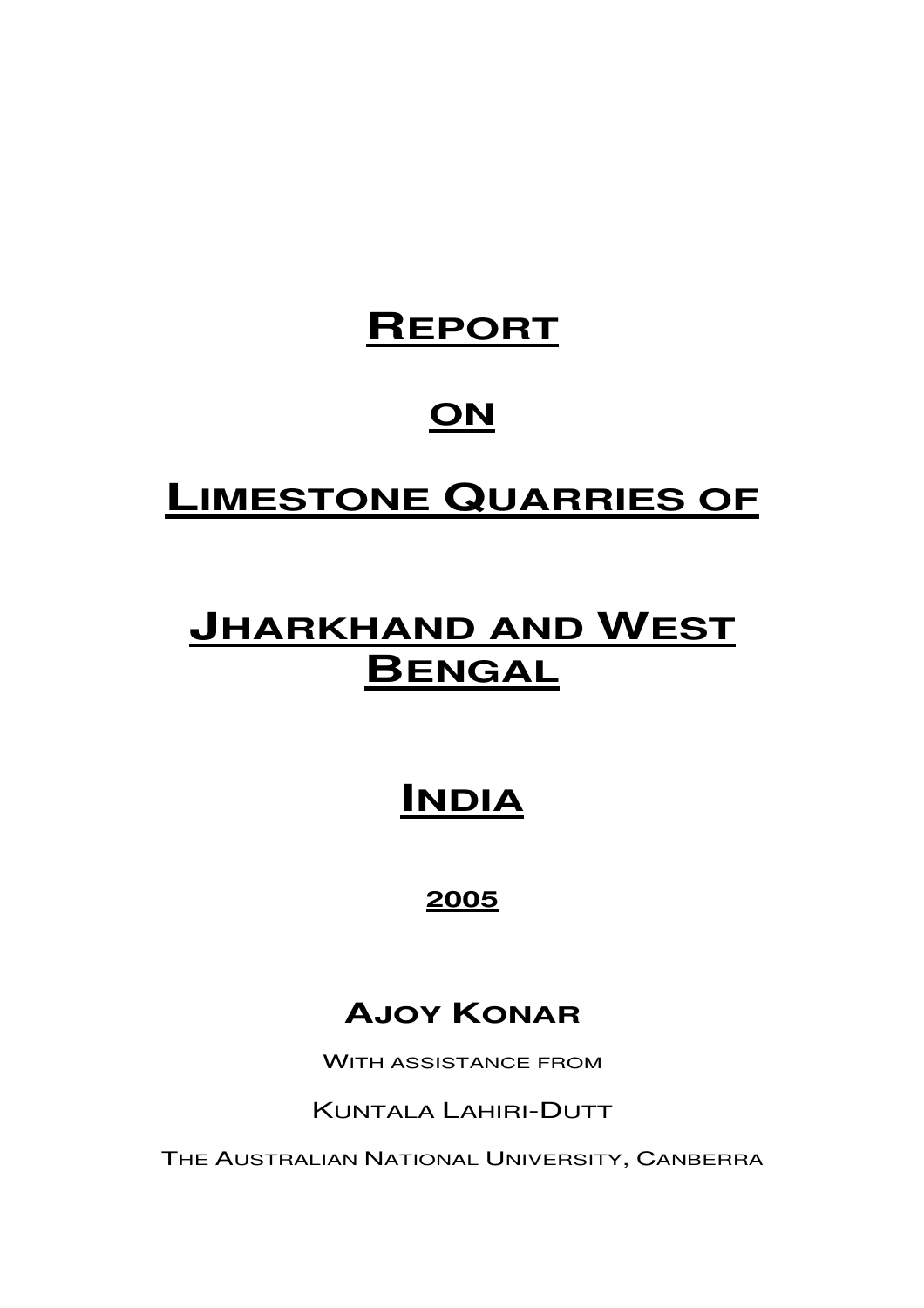#### **PREFACE AND INTRODUCTION**

Limestone deposits are found in the southern part the state Jharkhand, namely in the district West Singhbhum and in the south western part of the state West Bengal, namely in the district Purulia. Limestone deposits, when sub soil, these are generally 1500 to 2000 meter in diameter and 30 to 80 meters deep. In some parts these are above ground, generally large bands of rock on a hill or mountain.

In Chaibasa, the district town of West Singhbhum there is one large limestone quarry near by: 'The Rungta mining company'. Actually there are four limestone quarries running surrounding Chaibasa in a radius of 25 kilometers. Those are at:

- a) Lupulgutu:
- b) Kamarhatu;
- c) Suryabasa;
- d) Jagannathpur.

All these are sub soil in nature and generally under 10 to meters of earth's surface.

In Purulia, West Bengal, there are two limestone quarries running in Jhalda block, near Jharkhand boader. Both are near the village Chirugora Marlong. Here limestones are collected from hills like Jabar pahar, where from the river Kangsabati emerges.

In these districts one geographical feature is common, i.e. the land is arid, agriculture is scanty and these areas once were covered by dense jungle. Due to unplanned deforestation top soil has been destroyed. Underground water level is down below 120 to 350 ft. digging a well is too much costly and deep tube well is almost out of question as people live here are very much poor. Rainfall is very low in these areas.

Besides agricultural work, which is as said earlier, scanty, people have to depend on these quarries for their earning. The quarry owners are not rich businessmen, especially in Bankura and Purulia of West Bengal. There are at least some owners who were previously labours of such quarries. Almost 90% people of these areas belong to scheduled tribe community, namely Santals, Kurmi, Ho, Oraon, Munda and Scheduled caste like Bagdi. Initially these people were dependent on forests. Basically they were forest people since early human history. Destruction of forest forced them to become labourers of these quarries and in agricultural field of other fertile districts like Barddhaman, Nadia, Hooghly, Howrah, Birbhum, Murshidabad etc. So one thing can be seen in these quarries of Bankura and Purulia that these quarries run for 6 to 7 months a year as in rainy season and in winter no labour is available for these quarries. They go to do agricultural work in neighboring districts.

The West Singhbhum district has a population 2,080,265 in an area of 9,907 sq. kms. District in Chaibasa urban agglomerations are Chakradharpur and Jamshedpur.

District Purulia has a population 2,536,516 in an area of 6259 sq. kms. Male is to female ratio is 51.18:48.82.Rural is to urban people ratio is 89.93:10:07.

It is commonly believed that women are not fit for mining works. But in these quarries women labours participate in quarry works with their male counter parts. In a quarry ratio of men: women labour is 60 : 40.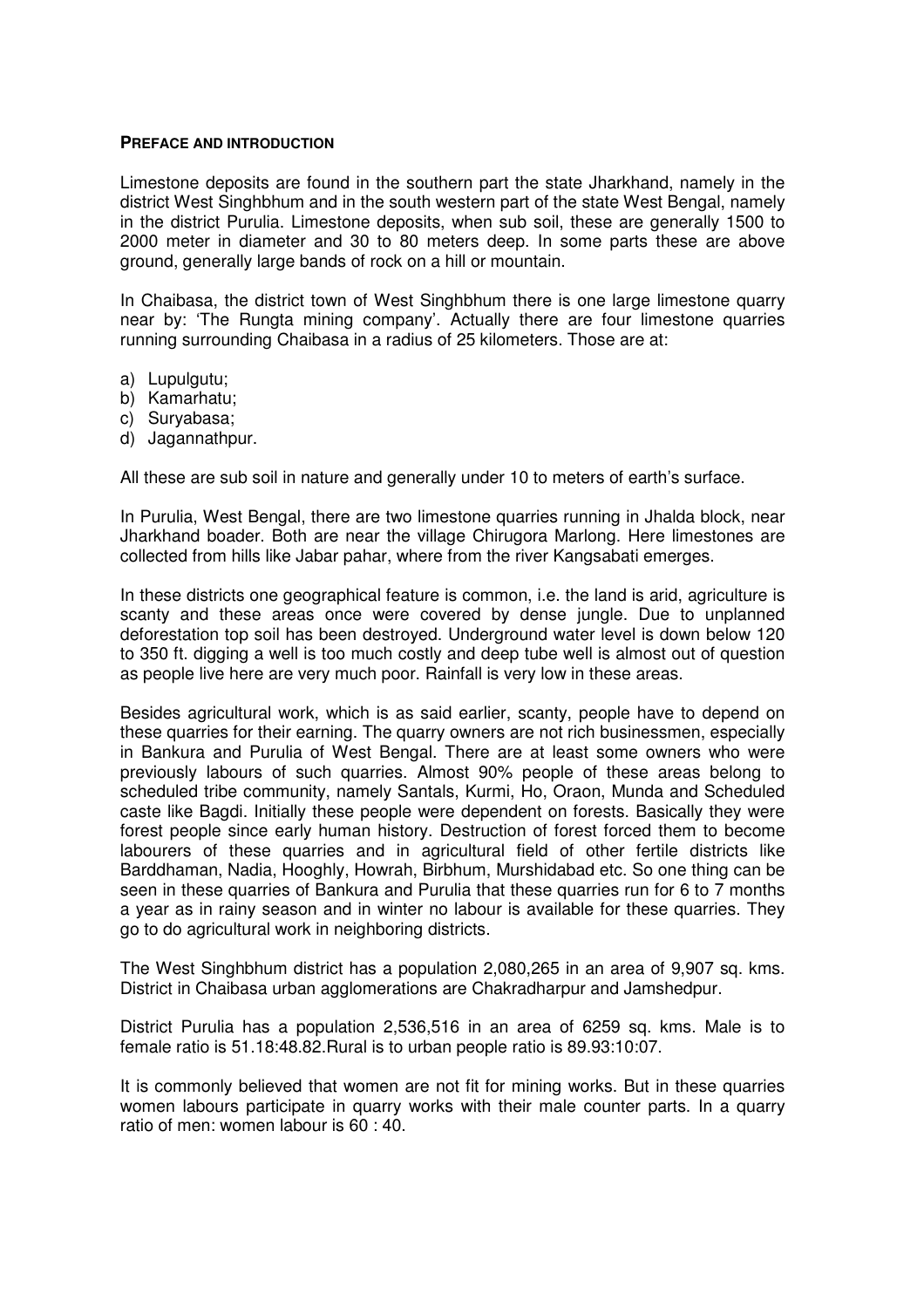#### **1. NUMBER OF MINES**

#### **1.1 What is ASM: definition**

The mines which posses not more than 35 people as labourers and officials and produce not more than 300 ton a day and area of the mine not more than 2 acres is defined as small mines by the Directorate of Mines Safety, of Govt. of India.

#### **1.2 ASM Sector Units studied**

The Rongta mines of Lupungutu, West Singhbhum, Jharkhand and Jabarpahar quarry of Bharat Super, Cement, Jhalda, Purlia, West Bengal has been taken under survey.

#### **1.3 Structure of the Industry Concerned**

In these quarries number of persons engaged is like the following

- a) Agent 1
- b) Manager 1
- c) Drill man 1
- d) Mate  $-1$
- e) Bluster 1
- f) Loading labour (both male and female)  $-10$
- g) Breaking stone (from bolder of 30 to 45 in dia length to 'cheli' of 12 to 18 cm. In  $l$ ength $) - 10$
- h) Cleaning labour (mainly female) 8

In the crushers for these quarries the persons engaged is like this:

- a) Agent (common with the quarry)
- b) Manager 1
- c) Mate 1
- d) Loading Labour 20 35

#### **1.4 ASM Standing/Advisory/Controlling Body**

These quarries are run by big industrial houses. They appoint agent to look after the quarry, the crushers and marketing. If cement factory is also run by same house, the events concern in the factory also controlled by the agent.

**Owner**  ◡ **Agent**  ↓ **Prospector**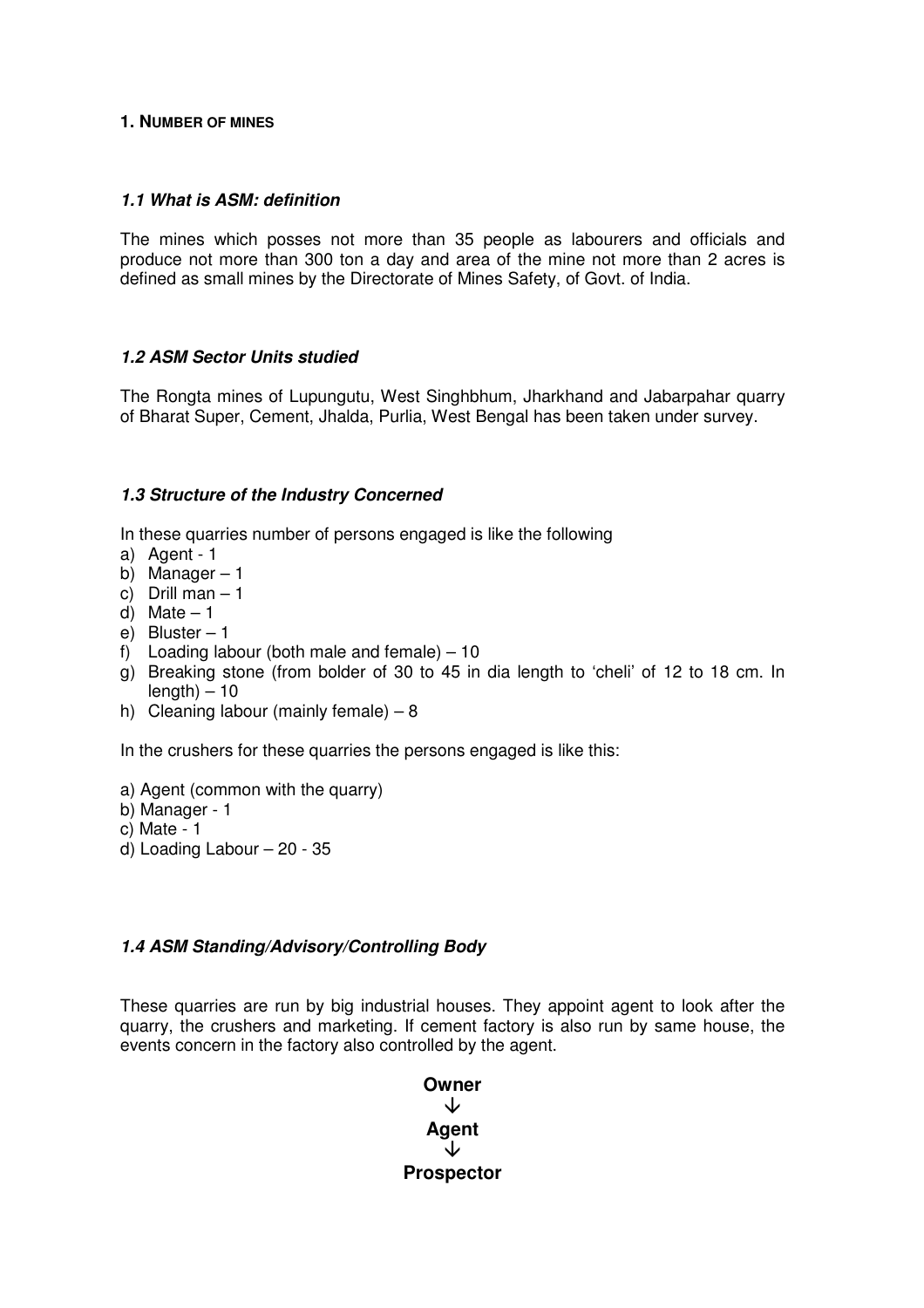

# **1.5 Local Context: Physical Extent of the Area, Administrative Units**

In Jharkhand the land for digging mines is leased by the Block Development Officer (hereinafter BDO) but license for mining is given by District Mining Officer (hereinafter DMO) and the safety measures should taken by a mine is controlled by Directorate of Mines Safety (hereinafter DGMS) of the district. Annual revenue is given to DMO.

In West Bengal land is leased by the BDO and revenue is also collected by his office. Only mining permit is given by DMO.

# **1.6 Previous Estimates by Others**

No such estimates found for the area studied.

# **1.7 Your Estimates**

In West Singbhum district almost 400 people are engaged in 4 limestone quarries.

In Purulia some 100 people work in the two quarries and in the cement factory.

#### **2. ORIGINS/TRADITIONS**

# **2.1 Local Economic Traditions**

|           | Some Classification of Land Uttilisation Statistics in the district of Purulia |                                                                                |                   |                                                   |                            |  |  |  |  |  |
|-----------|--------------------------------------------------------------------------------|--------------------------------------------------------------------------------|-------------------|---------------------------------------------------|----------------------------|--|--|--|--|--|
|           |                                                                                |                                                                                |                   |                                                   | (in '000<br>hectares)      |  |  |  |  |  |
| Year      | Total<br>according to<br><b>D.L.R., W.B.</b>                                   | <b>Forest area</b><br>according to<br><b>State Forest</b><br><b>Department</b> | Current<br>fallow | Other fallow<br>land other than<br>current fallow | <b>Net Cropped</b><br>area |  |  |  |  |  |
| 1         | $\mathbf{2}$                                                                   | 3                                                                              | 4                 | 5                                                 | 6                          |  |  |  |  |  |
| 1998-1999 | 623.41                                                                         | 87.60                                                                          | 81.39             | 7.39                                              | 343.83                     |  |  |  |  |  |
| 1999-2000 | 623.41                                                                         | 87.60                                                                          | 86.43             | 8.68                                              | 328.13                     |  |  |  |  |  |
| 2000-2001 | 623.29                                                                         | 87.60                                                                          | 113.23            | 7.32                                              | 311.69                     |  |  |  |  |  |
| 2001-2002 | 623.29                                                                         | 87.60                                                                          | 93.50             | 5.02                                              | 335.83                     |  |  |  |  |  |
| 2002-2003 | 624.11                                                                         | 87.17                                                                          | 167.79            | 4.93                                              | 256.94                     |  |  |  |  |  |

Source: Directorate of Agriculture, Government of West Bengal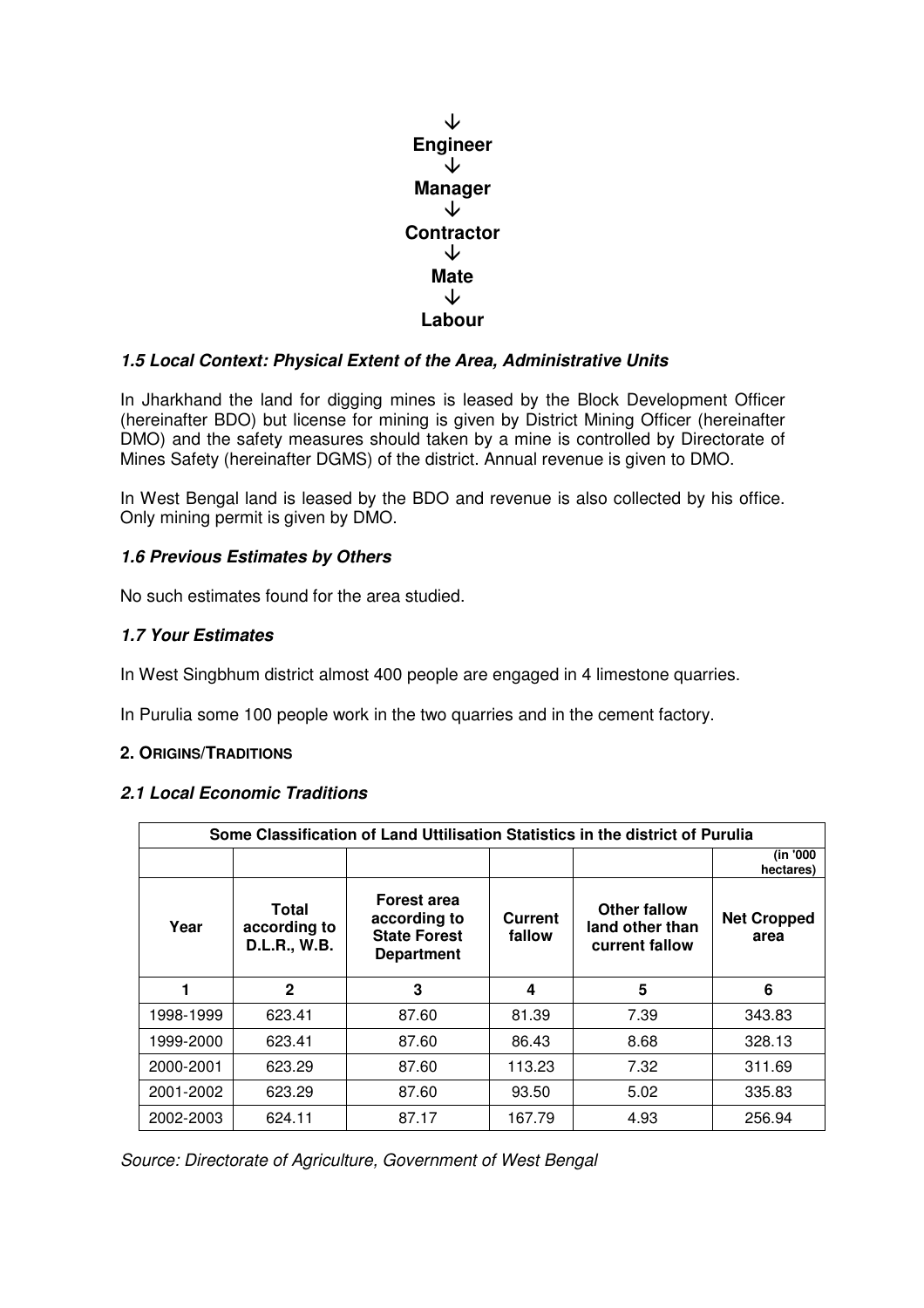# **2.2 Present Power Structures**

|           |          |            |            |                    | Consumption of Electricity by different sectors in the district of Purulia |                                              |                                              |                   |        |
|-----------|----------|------------|------------|--------------------|----------------------------------------------------------------------------|----------------------------------------------|----------------------------------------------|-------------------|--------|
|           |          |            |            |                    |                                                                            |                                              |                                              | (Thousand K.W.H.) |        |
| Year      | Domestic | Commercial | Industrial | Public<br>lighting | Agricultural<br>irrigation $&$<br>Dewatering                               | Public<br>water<br>works &<br>sewage<br>pump | Railway<br>traction<br>&<br>non-<br>traction | Miscellaneous     | Total  |
|           | 2        | 3          | 4          | 5                  | 6                                                                          | 7                                            | 8                                            | 9                 | 10     |
| 1998-1999 | 19880    | 9550       | 9230       | 760                | 1940                                                                       | 250                                          |                                              |                   |        |
| 1999-2000 | 51340    | 12200      | 8978       | 800                | 1950                                                                       | 320                                          | 20058                                        | 26587             | 122233 |
| 2000-2001 | 43792    | 4962       | 7027       |                    | 891                                                                        |                                              | 24448                                        | 10725             | 91845  |
| 2001-2002 | 51087    | 7667       | 8117       |                    | 194                                                                        | 365                                          | 23354                                        | 170               | 90954  |
| 2002-2003 | 53757    | 7621       | 9365       | 1080               | 181                                                                        | 252                                          | 20533                                        | 125               | 92914  |

Source: Divisional Engineer, (O&M), W.B.S.E.B., Purulia

#### **3. LOCATION AND DISTRIBUTION**

# **3.1 Regional Distribution**

#### **3.1.1 Regional Distribution of ASM/Informal Hard-Rock Mining**

In Chaibasa, the district town of West Singhbhum there is one large limestone quarry near by: 'The Rungta mining company'. Actually there are four limestone quarries running surrounding Chaibasa in a radius of 25 kilometers. Those are at:

- e) Lupulgutu;
- f) Kamarhatu;
- g) Suryabasa;
- h) Jagannathpur.

In Purulia, West Bengal, there are two limestone quarries running in Jhalda block, near Jharkhand boader. Both are near the village Chirugora Marlong. Here limestones are collected from hills like Jabar pahar.

#### **4. GROWTH**

#### **4.1 Introduction: History**

In Jhalda town, Purulia district, West Bengal, and some surrounding villages to it there is a large community, known locally as 'Bagdi', were solely dependent on lime making by burning limestone and selling their product locally. This was there family tradition since ages. There can be found many other tribal populations in these areas of Jharkhand and West Bengal who were the indigenous lime producers.

Use of Portland cement is comparatively a new concept, hardly 200 years old in this country. Establishment of cement factory stared no earlier than 1930's.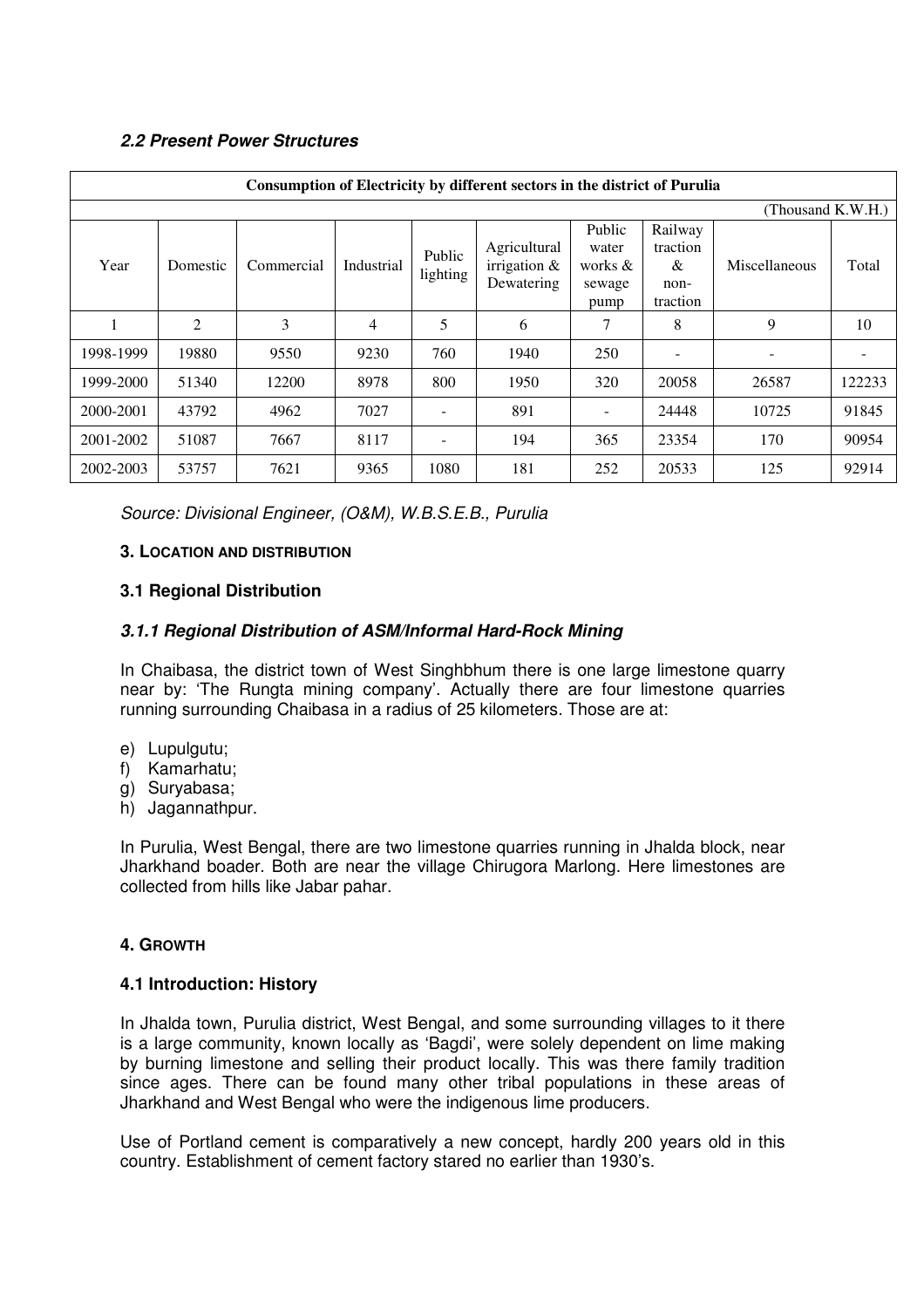# **4.2 Prediction of Growth in the Short-Run**

The deposits in these areas are not sufficient. Growing public requirement of cement may be able to supply the raw limestone for next two decades.

#### **4.3 Long-Term Growth Outlook**

#### **4.3.1 Reserves of the Resource**

Actual total deposit of limestone in these two states has not yet been prospected properly. There are other reserves in these two area mentioned above which are not yet either mined, or prospected, or both.

#### **4.3.2 Rate of Consumption of the Resource**

Per day consumption from 4 quarries of West Singhbhum is around 400 tons and from jabalpahar quarry of Purulia it is 50 tons a day.

#### **4.3.3 Other Resources outside Mining Areas**

In Jhalda block of Purulia there are many other hills which contains limestone rock bands.

In West Singhbhum also there are many deposits already found which either of inferior quality is or the deposit is not worth mining. There are some other deposits where minin not yet started.

#### **5. GROWTH FACTORS**

#### **5.1 Governance Factors**

#### **5.1.1 Legal Environment**

| <b>PURULIA</b><br>at a Glance |              |             |                    |  |  |  |  |  |
|-------------------------------|--------------|-------------|--------------------|--|--|--|--|--|
| <b>Description</b>            | Year         | <b>Unit</b> | <b>Particulars</b> |  |  |  |  |  |
| 1                             | $\mathbf{2}$ | 3           | 4                  |  |  |  |  |  |
| Administrative set up :       |              |             |                    |  |  |  |  |  |
| <b>District Head Quarters</b> |              |             | Purulia            |  |  |  |  |  |
| Sub-division                  | 2002         | Number      | 3                  |  |  |  |  |  |
| <b>Police Station</b>         | 2002         | Number      | 20                 |  |  |  |  |  |
| <b>Inhabited Villages</b>     | 1991         | Number      | 2456               |  |  |  |  |  |
| Mouza                         | 1991         | Number      | 2685               |  |  |  |  |  |
| <b>Municipal Corporation</b>  | 2002         | Number      |                    |  |  |  |  |  |
| Municipality                  | 2002         | Number      | 3                  |  |  |  |  |  |
| <b>Block</b>                  | 2002         | Number      | 20                 |  |  |  |  |  |
| <b>Panchayet Samity</b>       | 2002         | Number      | 20                 |  |  |  |  |  |
| Gram Panchayet                | 2002         | Number      | 170                |  |  |  |  |  |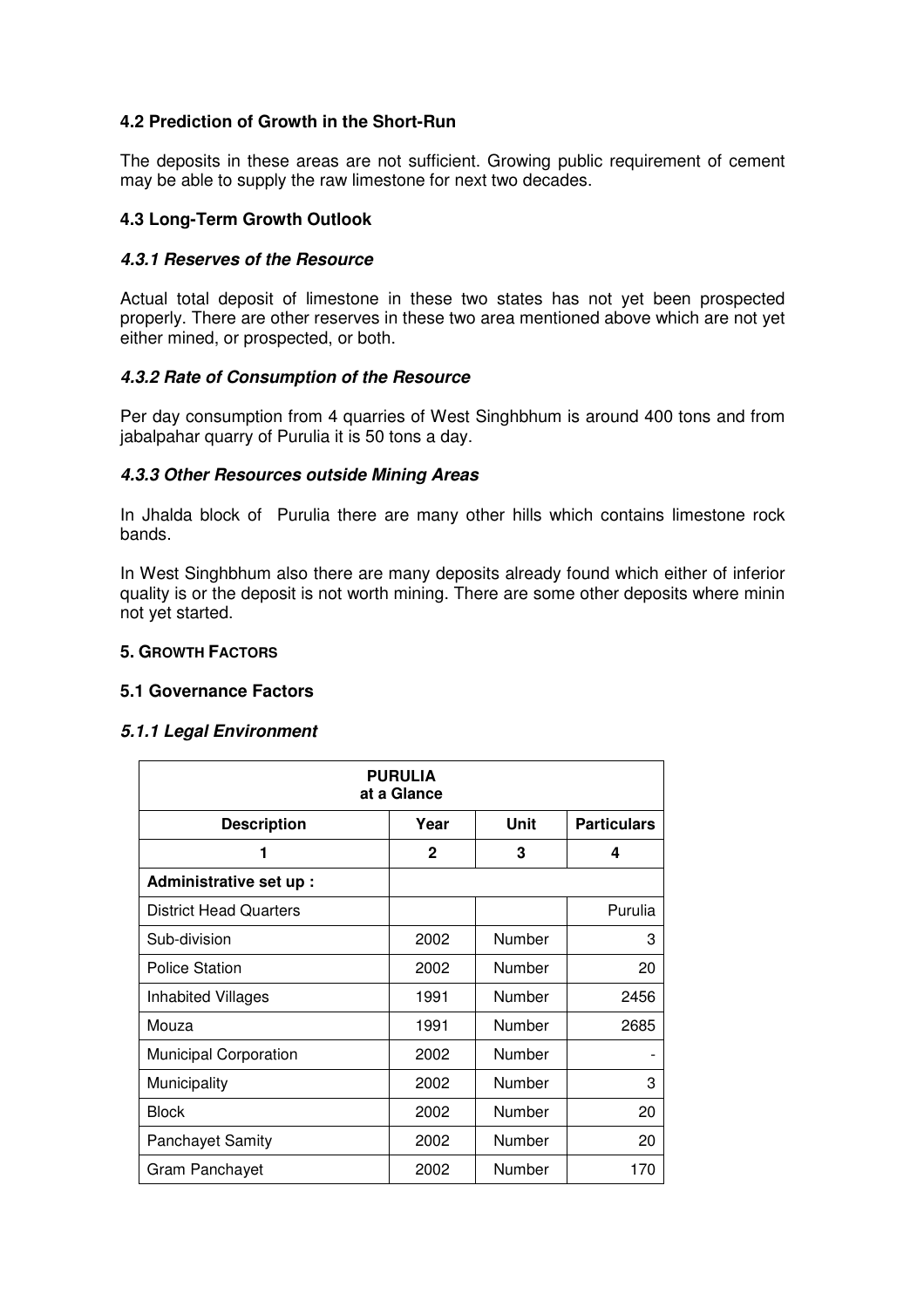| Gram Sansad                                                          | 2002             | Number         | 1925    |
|----------------------------------------------------------------------|------------------|----------------|---------|
| <b>Area of Population:</b>                                           |                  |                |         |
| Area of Population                                                   | 2001             | Sq. Km.        | 6259.00 |
| Population                                                           | 2001             | Number         | 2536516 |
| Density of Population                                                | 2001             | Per sq.<br>km. | 405     |
| Percentage:                                                          |                  |                |         |
| Male                                                                 | 2001             | Percent        | 51.18   |
| Female                                                               | 2001             | Percent        | 48.82   |
| Rural                                                                | 2001             | Percent        | 89.93   |
| Urban                                                                | 2001             | Percent        | 10.07   |
| Industry:                                                            |                  |                |         |
| <b>Registered Working factories</b>                                  | 2002             | Number         | 69      |
| <b>Small Industrial Establishment</b><br>(Registered under C&S.S.I.) | $2002 -$<br>2003 | Number         | 8966    |
| <b>Employment in:</b>                                                |                  |                |         |
| <b>State Government Offices</b>                                      | 2001             | Number         | 14008   |
| Registered Working factories                                         | 2002             | Number         | 4922    |
| <b>Small Industrial Establishment</b><br>(Registered under C&S.S.I.) | $2002 -$<br>2003 | Number         | 54585   |
| <b>Employment Situation:</b>                                         |                  |                |         |
| Applicant on live register                                           | 2002             | Number         | 189230  |

\* C & SSI = Directorate of Cottage & Small Scale Industris.

Source: District Statistical Hand Book, 2003, Purulia.

# **5.1.2 Administrative Constraints**

Permission for mining is not controlled by a single authority. This is controlled by:

1) District Mining Officer (hereinafter DMO),

2) Directorate of Mines Safety (hereinafter DGMS),

3) District Magistrate or District Collector, locally by the Block level Officer on behalf of him,

- 4) District Land and Land Reforms Officer,
- 5) State Pollution Control Board,
- 6) District Forest Officer,

Local administrative bodies have no practical influence on these big industrial houses. For example, the Rungta Mining Company of Chaibasa is actually the largest iron ore exporter of this country whose mines are running in the state Orissa. They have direct access to the Central cabinet ministers, Secretaries of the Central Government and leaders of big political parties.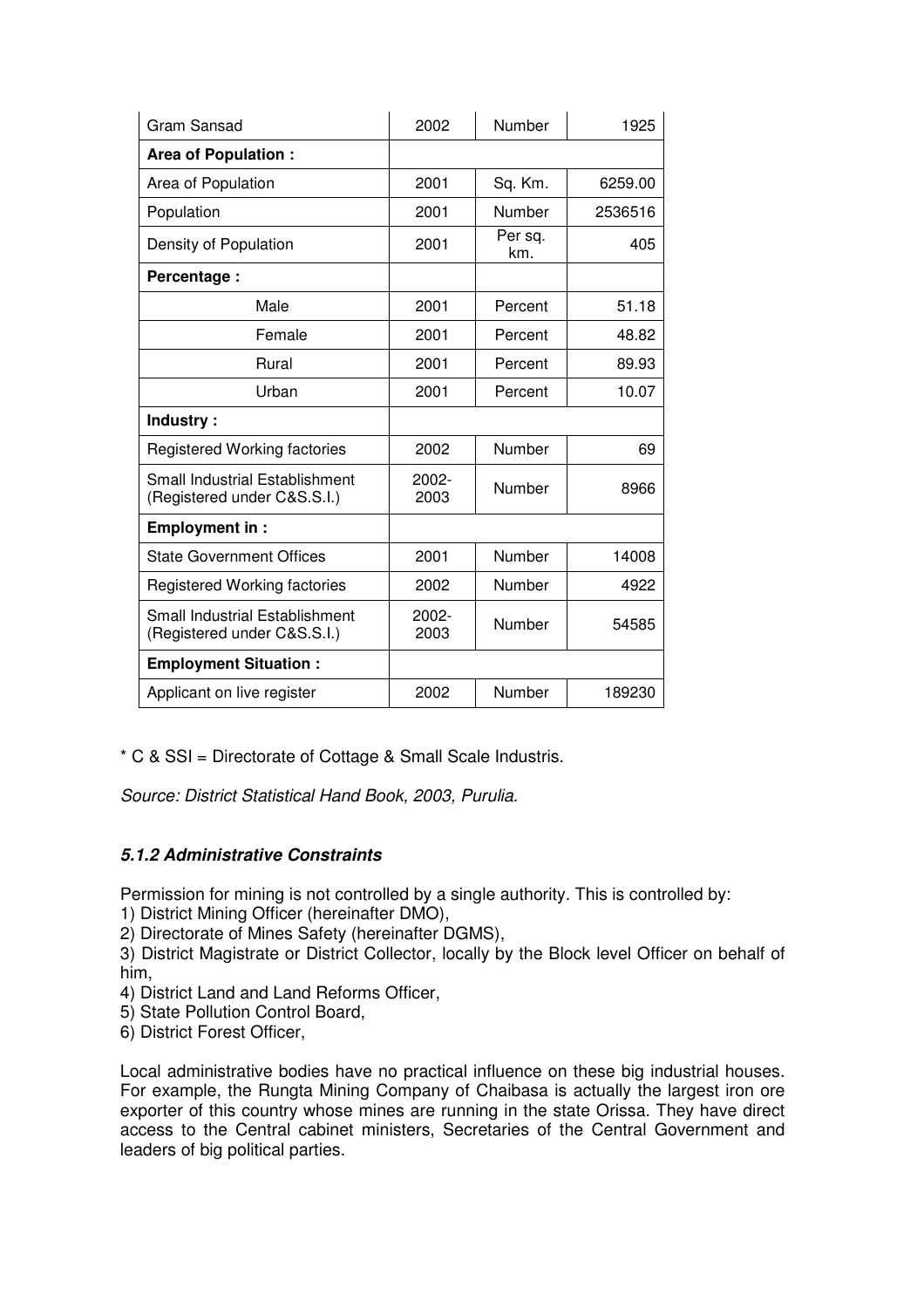# **5.2 Socio-economic Factors**

#### **5.2.1 Socio-economic Environment**

In both states limestone quarries run in remote places. These places were covered by dense jungle even some decades earlier. People live in these area are mostly tribal Santal, Munda, Ho and of such other community. Basically these people were dependent on the surrounding forests. Deforestation caused total socio – economic changed to these communities. They are now the contract labours for agriculture to some distant places or they are the labours of such quarries, stone crushers and in local cement factories.

|                  | <b>Employment scenario in States</b>       |                  |                          |                                                |                                                   |  |  |  |  |  |
|------------------|--------------------------------------------|------------------|--------------------------|------------------------------------------------|---------------------------------------------------|--|--|--|--|--|
| (CDS basis)      |                                            |                  |                          |                                                |                                                   |  |  |  |  |  |
| <b>States</b>    | <b>Employment</b><br>Growth<br>1993 - 1994 |                  | <b>Unemployment Rate</b> | <b>Employment</b><br>elasticity<br>1993 - 1994 | <b>GDP</b> growth<br>(% per annum)<br>1993 - 1994 |  |  |  |  |  |
|                  | to<br>1999-2000<br>(% p.a.)                | 1999 - 2000<br>℅ | 1993 - 1994<br>℅         | to<br>1999-2000                                | to<br>1999-2000                                   |  |  |  |  |  |
| Jharkhand        | 1.59                                       | 7.32             | 6.34                     | 0.353                                          | 4.5                                               |  |  |  |  |  |
| West Bengal      | 0.41                                       | 14.99            | 10.06                    | 0.056                                          | 7.3                                               |  |  |  |  |  |
| <b>All India</b> | 1.07                                       | 7.32             | 5.99                     | 0.160                                          | 6.7                                               |  |  |  |  |  |

Source: Planning Commission, Government of India.

# **5.2.2 Shortage of Herder Income Opportunities**

Except working in the agriculture fields of other districts in working seasons, the local tribal people have no alternative for earning. Those who live nearby a quarry may get employment there.

# **5.2.3 Shortage of Framework Income Opportunities**

There is no industrial infrastructure in these places so no employment is possible in such fields.

Earlier, especially in Jhalda I block of Purulia district, West Bengal, there was a large industry on production and processing lac. It used to provide at least two to three thousand man-day of work to the local people surrounding this area. Presently this industry is totally destroyed by present day's commercial varnishes.

There was another industry running in this area. This was production of lime from burning limestone. Limestone is abandoned in this area on the hills and these are exposed rock bands on mountains. The local Bagdi community, at least three to five hundred families, was solely dependent on this profession. Present day's cement factories produce commercial packet lime and sell those in the market. These has been destroyed the local demand of the lime produced locally.

#### **5.2.4 Desire for Higher Education**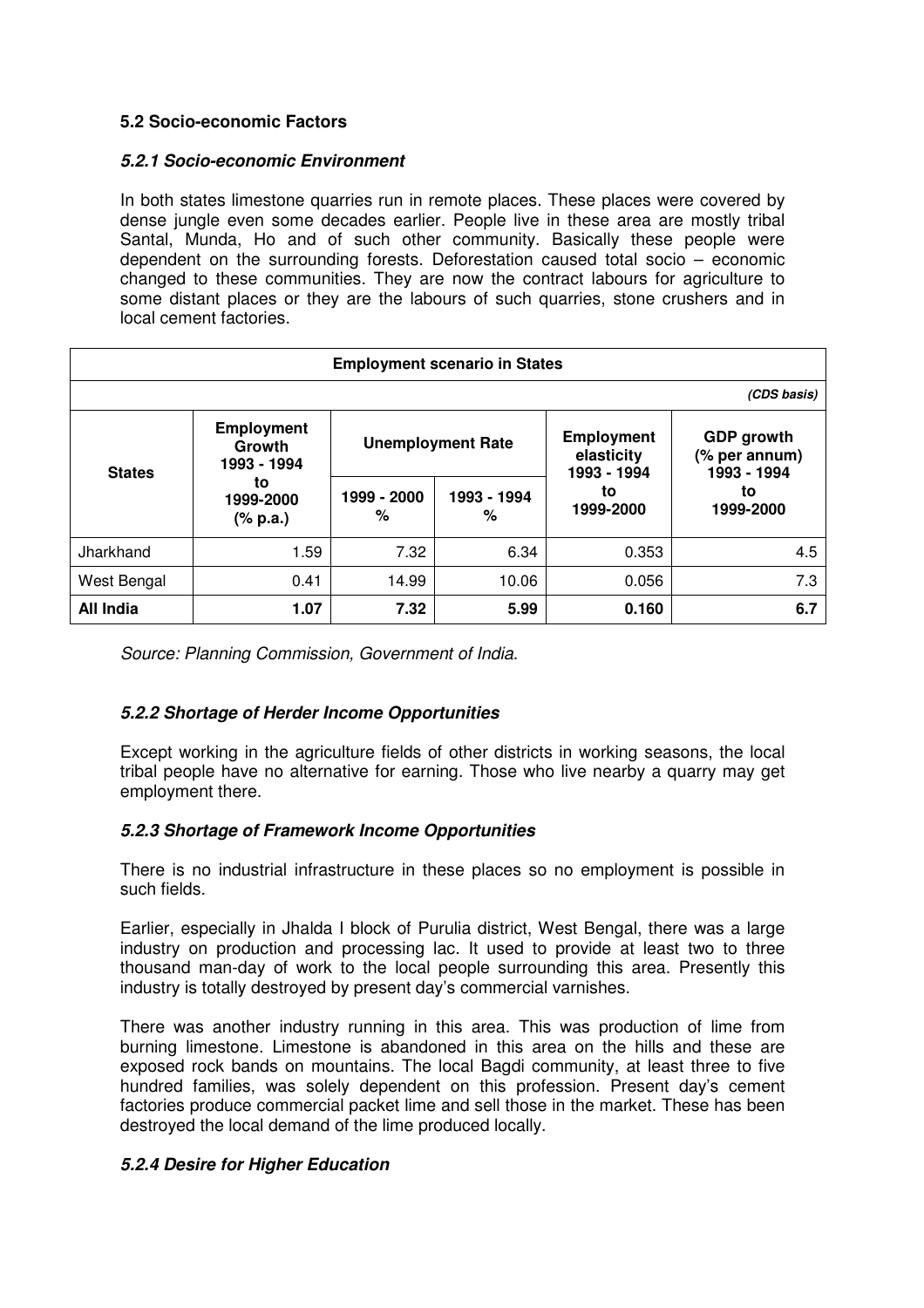Present policy of Indian central Govt. emphasized on free primary education to every child. This has been enhanced the desire for education among rural backward people also.

|              | Total number of Recognised Educational Institute (2001 - 2002) |                                                           |                                                                                                     |                                                    |                                  |                                                                                                     |  |  |  |  |  |
|--------------|----------------------------------------------------------------|-----------------------------------------------------------|-----------------------------------------------------------------------------------------------------|----------------------------------------------------|----------------------------------|-----------------------------------------------------------------------------------------------------|--|--|--|--|--|
| <b>State</b> | <b>Primary/Junior</b><br><b>Basic School</b>                   | Middle/<br><b>Senior</b><br><b>Basic</b><br><b>School</b> | High School/<br>Higher<br><b>Secondary</b><br>Intermediate/<br>Pre-degree/<br><b>Junior College</b> | <b>Colleges for</b><br>General<br><b>Education</b> | Professional<br><b>Education</b> | Universities/<br><b>Deemed</b><br><b>University</b><br>and institution<br>of National<br>Importance |  |  |  |  |  |
|              | 2                                                              | 3                                                         | 4                                                                                                   | 5                                                  | 6                                |                                                                                                     |  |  |  |  |  |
| Jharkhand    | 16643                                                          | 4187                                                      | 1157                                                                                                | 0                                                  | 0                                | 6                                                                                                   |  |  |  |  |  |
| West Bengal  | 52426                                                          | 2384                                                      | 9436                                                                                                | 354                                                | 88                               | 28                                                                                                  |  |  |  |  |  |

Source: Selected Educational Statistics 2001 2002, Ministry of Human Resource Development, Govt. of India.

| Literacy Rate (1951 - 2001) (in %)                           |       |       |       |       |       |       |  |  |  |  |
|--------------------------------------------------------------|-------|-------|-------|-------|-------|-------|--|--|--|--|
| 2001<br><b>State</b><br>1981<br>1961<br>1971<br>1991<br>1951 |       |       |       |       |       |       |  |  |  |  |
| Jharkhand<br>(previously part of Bihar)                      | 12.20 | 21.80 | 19.90 | 26.20 | 38.50 | 47.53 |  |  |  |  |
| West Bengal                                                  | 24.00 | 34.50 | 33.20 | 40.90 | 57.70 | 69.22 |  |  |  |  |
| All India                                                    | 18.30 | 28.30 | 34.45 | 43.57 | 52.20 | 65.38 |  |  |  |  |

Source: Office of the Registrar of General of India.

| Gross Enrolment Ratio in Classes I - V, VI - VIII and I - VIII |                          |        |              |             |                                  |       |             |                                |              |  |
|----------------------------------------------------------------|--------------------------|--------|--------------|-------------|----------------------------------|-------|-------------|--------------------------------|--------------|--|
| 2001 - 2002                                                    |                          |        |              |             |                                  |       |             |                                |              |  |
| <b>State</b>                                                   | Classes I-V (6-11 years) |        |              |             | Classes VI-VIII (11-14<br>years) |       |             | Classes I-VIII (6-14<br>years) |              |  |
|                                                                | <b>Boys</b>              | Girls  | <b>Total</b> | <b>Boys</b> | Girls                            | Total | <b>Boys</b> | <b>Girls</b>                   | <b>Total</b> |  |
| Jharkhand                                                      | 100.51                   | 76.34  | 88.56        | 43.86       | 30.76                            | 37.56 | 78.02       | 58.83                          | 68.83        |  |
| West Bengal                                                    | 112.72                   | 106.82 | 109.8        | 60.51       | 46.96                            | 53.88 | 92.14       | 83.50                          | 87.88        |  |
| All India                                                      | 105.29                   | 86.91  | 96.30        | 67.77       | 52.09                            | 60.20 | 90.69       | 73.56                          | 82.35        |  |

Source: Selected Educational Statistics, 2001 – 2002, Ministry of Human Resource Development, Govt. of India.

## **5.2.5 Reasons for Engaging in Illegal Mining**

In Jharkhand some people engage themselves in illegal coal mining as they have no alternate source of income in one hand, in other hand, the simple local tribal people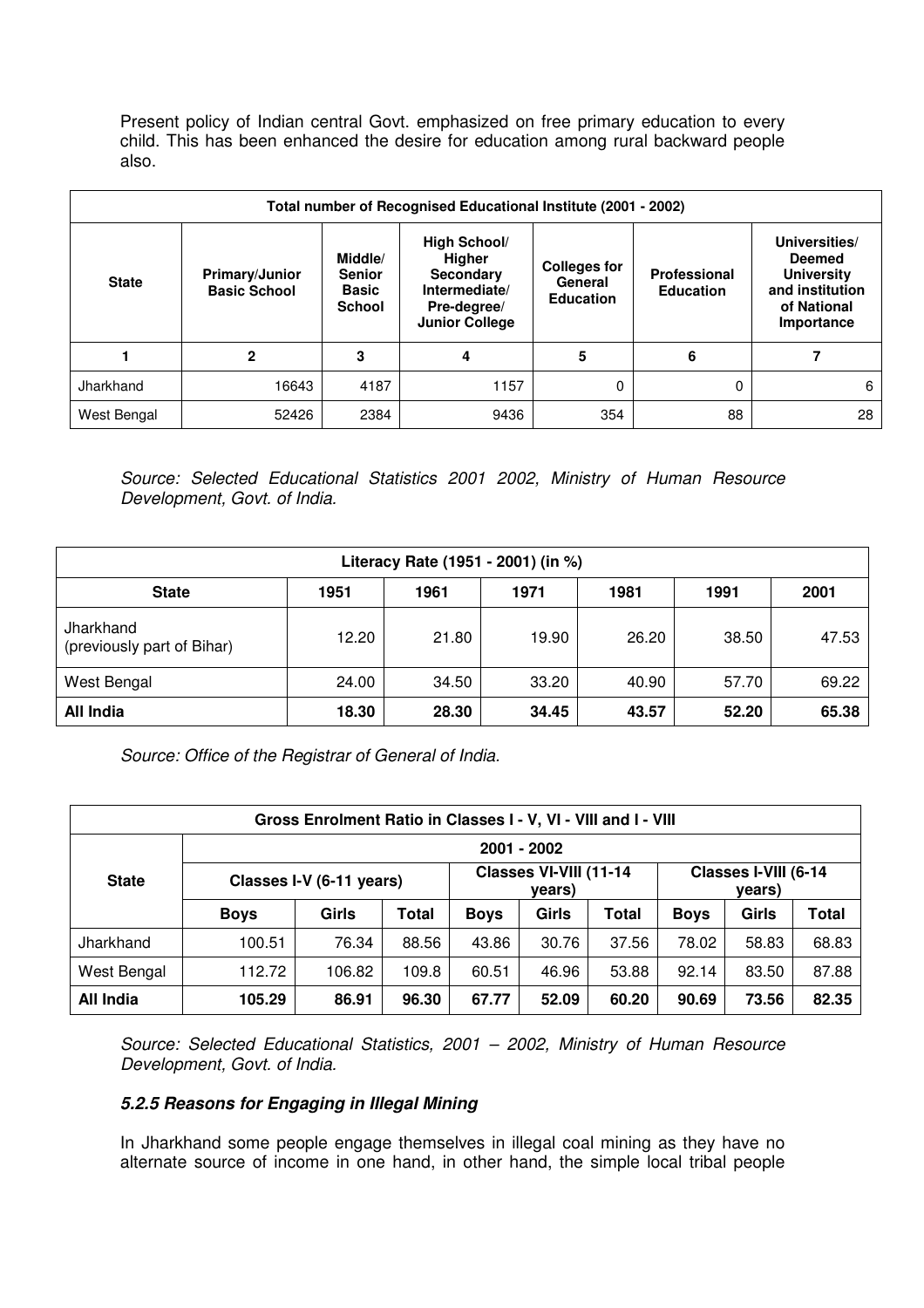used to think that the things on an under earth is given for the use of some of the soils by mother earth.

In Purulia, West Bengal the Bagdi community who used to live on homely production of lime, still use limestone from the quarry run by other owner. They are forced to do this to earn a living.

# **5.3 Geological Factors**

#### **5.3.1 Combination of Special Geological Factors**

The two fields taken under this survey of two adjoining East Indian sates have some common geological features, at least in some areas. The limestone deposits are not alike in character in these two areas. Limestone deposit in Jharkhand is totally sub soil. On the contrary deposits of Purulia district of West Bengal is as rock bands on mountains.

#### **5.4 Mining Sector Factors**

#### **5.4.1 Resource Losses due to Mining Operations**

The area under study was completely covered by dense jungle earlier. Even in some areas forest was in its full bloom some to decades earlier. These mines are causing total deforestation.

#### **5.4.2 Resource Losses due to Mineral Processing**

Crushers depending on these mines causing air pollution with suspended stone dusts. These dusts are getting deposited on agricultural fields and also causing some lung diseases like silicosis etc.

#### **5.4.3 Resource Losses due to Mine Closures**

Sub soil mines leaving the left mines fields without filling those.

#### **6. SOCIO-ECONOMIC CHARACTERISTICS**

#### **6.1 Who are the Miners**

Miners are from the local poor community. Mostly they are belonging to some tribal casts.

#### **6.1.1 Introduction to the Miners**

Mostly this people are the local inhabitants living near by the quarry concern.

#### **6.1.2 Previous Employment of Males**

Mostly males were engaged in either agricultural work or fetching fuel wood from near by forest and selling those in local market or both.

#### **6.1.3 Previous Employment of Females**

Women earlier were engaged in agricultural and household works, namely fetching water and fuel wood, herding cattle and goats.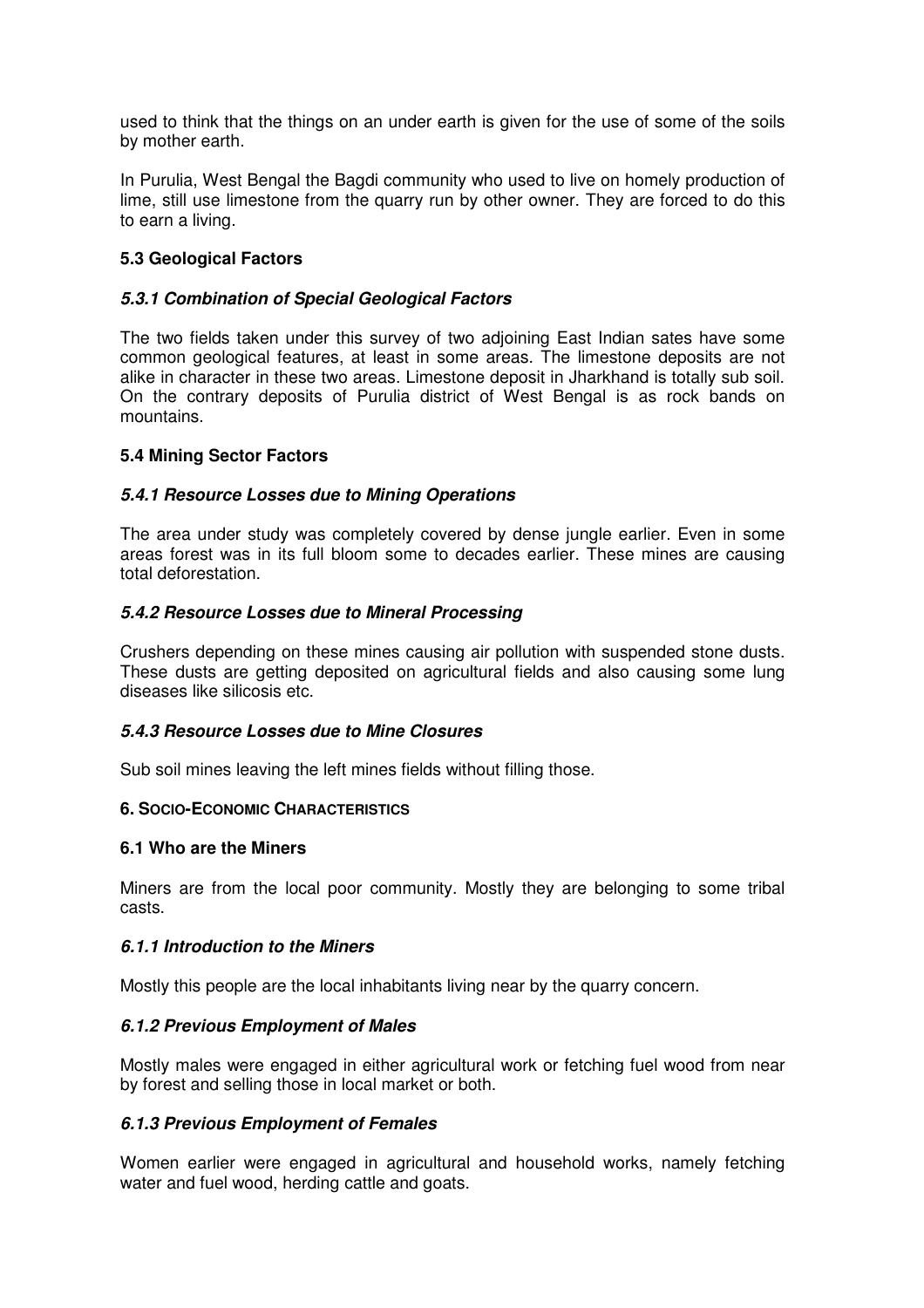# **6.1.4 Classification of Miners by Age**

Minors are mostly in the age range of 25 to 45. Some times there are miners below or above this range, but that is not regular feature.

#### **6.2 Categories of Miners**

#### **6.2.1 Actively Involved in Alternative Occupations (farming, herding…)**

Most people were engaged in agricultural works in the time of monsoon and in harvesting season. The people don't have their own agricultural land go to other places where they can earn from this kind of work.

#### **6.2.2 Formerly Involved in Alternative Occupations**

There are some people who were engaged in some brick fields.

#### **6.2.3 Alcoholism**

Alcoholism is prevalent among male workers of all age. Female workers drink only in weekends or during festival time.

#### **6.3 Socio-economic Influences**

#### **Jharkhand:**

Economy: The net state domestic product at current prices (new series) in 2000 – 2003 (advance estimate) was Rs.27, 358 crores. The per capita net state domestic product at current prices (new series) in 2002 – 2003 (advance estimate) was Rs.9955.

Agriculture: The main crops grown in the state are paddy, wheat, pulses and maize.

#### **Purulia, West Bengal:**

| Number of Enterprises in Rural and Urban Areas in the district of Purulia |                      |                      |       |               |       |                               |       |               |       |               |       |               |
|---------------------------------------------------------------------------|----------------------|----------------------|-------|---------------|-------|-------------------------------|-------|---------------|-------|---------------|-------|---------------|
|                                                                           | <b>Establishment</b> |                      |       |               |       | <b>Own account Enterprise</b> |       |               |       | Total         |       |               |
| <b>Sector</b>                                                             |                      | 1990<br>1998<br>1990 |       |               | 1998  |                               | 1990  |               | 1998  |               |       |               |
|                                                                           | Agri.                | Non-<br>Agri.        | Agri. | Non-<br>Agri. | Agri. | Non-<br>Agri.                 | Agri. | Non-<br>Agri. | Agri. | Non-<br>Agri. | Agri. | Non-<br>Agri. |
| Rural                                                                     | 259                  | 9897                 | 477   | 12645         | 3668  | 38375                         | 2114  | 45143         | 3929  | 48272         | 2591  | 57788         |
| Urban                                                                     | 71                   | 4277                 | 200   | 6128          | 250   | 7891                          | 110   | 7927          | 321   | 12168         | 310   | 14055         |
| Combined                                                                  | 330                  | 14174                | 677   | 18773         | 3918  | 46266                         | 2224  | 53070         | 4250  | 60440         | 2901  | 71843         |

Source: Economic Censes 1990 and 1998, Bureau of applied economics and statistics, Govt. of West Bengal.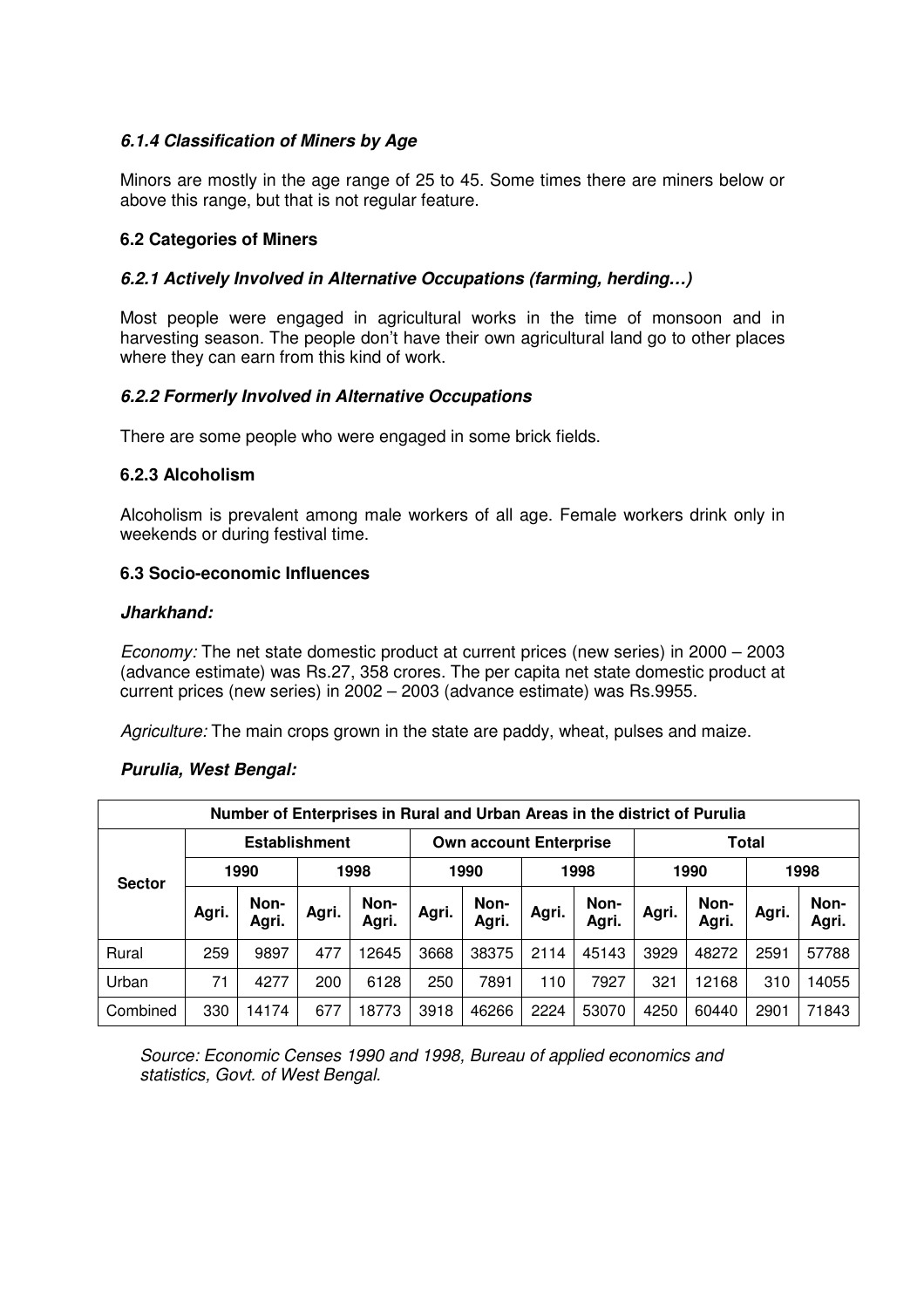|               | Number of Person Working usually in Rural and Urban Enterprises in the district of Purulia |                      |       |                               |              |               |       |               |       |               |       |               |
|---------------|--------------------------------------------------------------------------------------------|----------------------|-------|-------------------------------|--------------|---------------|-------|---------------|-------|---------------|-------|---------------|
|               |                                                                                            | <b>Establishment</b> |       | <b>Own account Enterprise</b> |              |               |       | Total         |       |               |       |               |
| <b>Sector</b> |                                                                                            | 1990                 |       | 1998                          | 1998<br>1990 |               |       |               | 1990  |               | 1998  |               |
|               | Agri.                                                                                      | Non-<br>Agri.        | Agri. | Non-<br>Agri.                 | Agri.        | Non-<br>Agri. | Agri. | Non-<br>Agri. | Agri. | Non-<br>Agri. | Agri. | Non-<br>Agri. |
| Rural         | 11                                                                                         | 526                  | 24    | 736                           | 57           | 573           | 38    | 754           | 68    | 1099          | 62    | 1490          |
| Urban         | 4                                                                                          | 342                  | 11    | 439                           | 5            | 103           | 3     | 135           | 9     | 445           | 14    | 574           |
| Combined      | 15                                                                                         | 868                  | 35    | 1175                          | 62           | 676           | 41    | 889           | 77    | 1544          | 76    | 2064          |

Source: Economic Censes 1990 and 1998, Bureau of applied economics and statistics, Govt. of West Bengal.

# **7. GENDER CONCERNS**

#### **7.1 Women's Work Participation: History of Region/Country**

Women among tribal community of this region taken under survey have equal role in family and in society. This is not true among rural or urban middle class society, at least decades earlier. There is prominent division of labour among men and women in middle class society. But in tribal community or among lower economic group of backward classes other than the tribal people men and women share there job.

#### **7.2 Gender Roles**

#### **7.2.1 Recent Changes in Gender Roles**

Infiltration of urban culture and invasion of cable TV network changing the live pattern of these tribal people. One interesting think noted among them is adolescent boys like to maintain four or five girl friends at a time on the contrary, girls are not interested to mix up with the boys of their own community. Free mixing and uninhibited sex was the norm of tribal community like Santals, but they hate to mix up with the people of other community.

#### **7.2.2 Family-Kin Networks**

These people under survey maintain a closely knit family with grand parents and other members. The total community also lives together and the village is controlled by an elder member of the society known as 'Gaonbura' they have there own code and court for any social or family dispute.

#### **7.2.3 Women's Needs**

Women among these communities need some institutional education. This is already looked after in some areas but it should be available to all. Public health service is almost lacking. Especially medical help should be available to the would be and new mothers.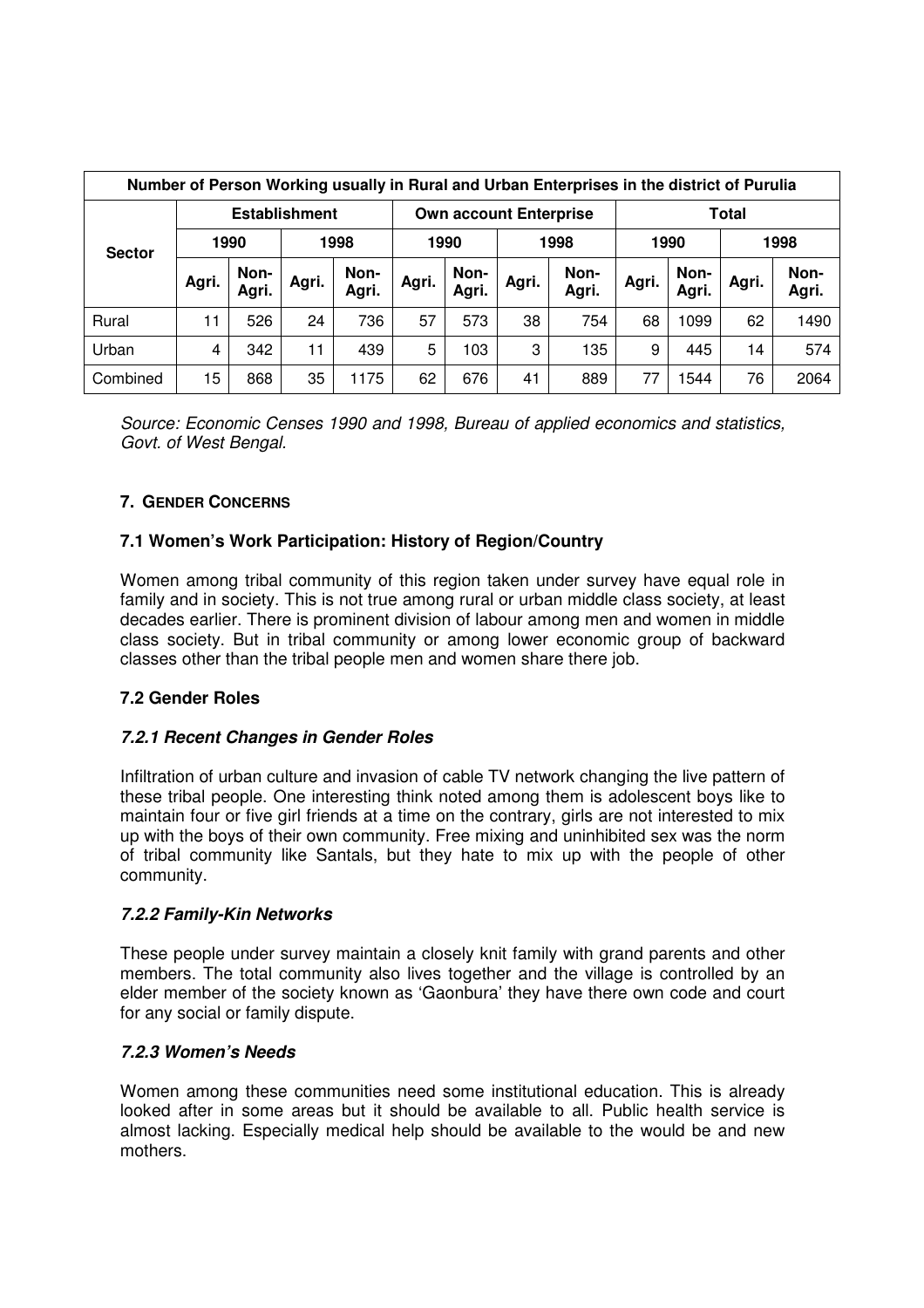# **7.3 Gender Roles in Mining and Processing**

# **7.2.1 Division of Labour in Mining**

In mining ratio of female is to male labour is 40:60.

# **7.2.2 Division of Labour in Processing**

In processing ratio of male is to female labour is 60:40.

# **7.2.3 Division of Labour in Transporting**

In transportation ratio of female is to male labour is 60:40.

# **7.2.4 Division of Labour at Home**

At home household works are done by females. In cases where females go out for external work their male counter part performs the domestic works, especially it is seen in Santal community. In other communities male don't takes part in household works. If the women goes out to other works, she has to it in addition to the household works.

# **7.4 Wages**

# **7.4.1 Wages in Other Activities**

In other activities like agricultural work earn a labour Rs.60 a day for 8 hours work. Those who are engaged in fetching fuel wood from forest earn only Rs.35 for a days work.

#### **7.4.2 Wages in ASM/Informal Mining**

It varies from Rs.70 to Rs.120 a day depending on the total work done in a day by a labour. Because in mines workers appointed in contract.

#### **7.4.3 Women's Views on Wages**

Ai least in this part of country women are paid equally to the men. So hey don't have any complain against their wages.

#### **7.5 Working conditions**

#### **7.5.1 Provision of toilets, crèches**

There is no provision of toilet or crèches in or around a mining area because these mining are very small and number of working women here is not more than 12 to 18 in a mine.

#### **7.5.2 Household chores, family support**

Household chores are carried out by women in general. But in some cases they are supported by their other family members like her husband, son or brother and the household chores are shared by them.

#### **7.5.3 Sexual harassment**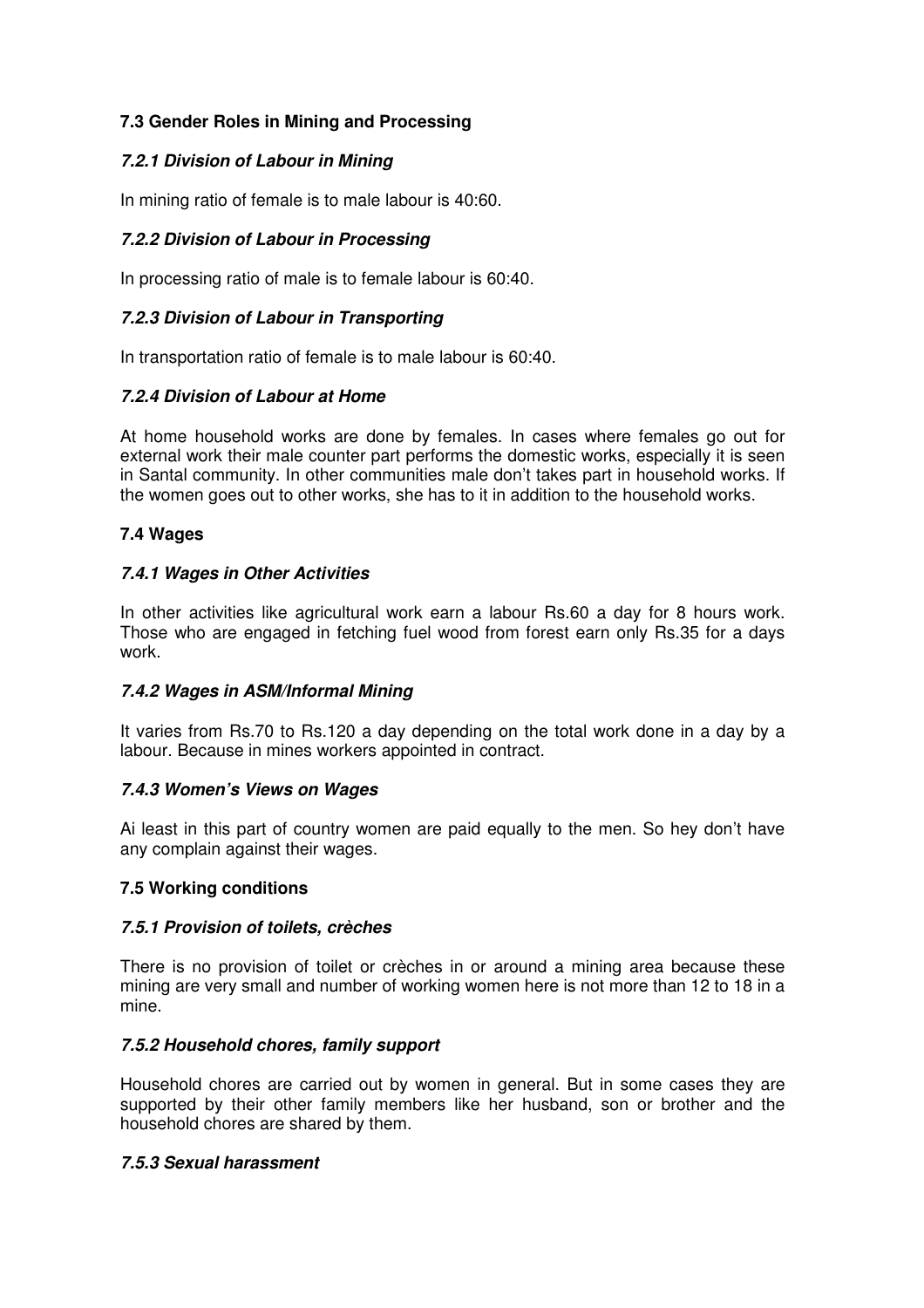These are very small quarries and no labour colony culture is there. Infrequent incidents of sexual harassment take place sometimes but there are seldom police cases.

## **7.5.4 Women's Perceptions of Sexual Harassment**

Most of he women victim of such cases don't like to make fuss with it. Some of them take such incident as professional hazard.

# **7.6 Work Organisation and Division of Labour**

#### **7.6.1 Gender-based Structure**

| Percentage distribution of hired workers in non-agriculture<br>establishments and females employed in non-agricultural<br>enterprises in the district of Purulia |                      |      |                 |      |  |  |  |  |  |
|------------------------------------------------------------------------------------------------------------------------------------------------------------------|----------------------|------|-----------------|------|--|--|--|--|--|
| <b>Sector</b>                                                                                                                                                    | <b>Hired Workers</b> |      | Female employed |      |  |  |  |  |  |
|                                                                                                                                                                  | 1990                 | 1998 | 1990            | 1998 |  |  |  |  |  |
| Rural                                                                                                                                                            | 4.25                 | 4.77 | 3.20            | 4.08 |  |  |  |  |  |
| Urban                                                                                                                                                            | 1.15                 | 1.34 | 1.01            | 1.39 |  |  |  |  |  |
| Combined                                                                                                                                                         | 2.06                 | 2.42 | 244             | 3.11 |  |  |  |  |  |

Source: Economic Censes 1990 and 1998, Bureau of applied economics and statistics, Govt. of West Bengal.

#### **8. CHILD LABOUR ISSUES**

#### **8.1 Introduction**

#### **8.1.1 Overview**

Concern of children and the elimination of child labour continue to be an area of great concern and article of faith for successive government. According to the census 2001 figures, there are 1.25 crore working children in the age group of 5-14 as compared to the total child population of 25.2 crore of which 1.07 crore working children are in he age group of 10-14.

Existing laws prohibit the employment of children below 14 years of age in factories, mines and hazardous employment and regulate the working conditions of children in other non-hazardous areas of employment. The government of India adopted a national policy of child labour in 1987 with a three fold strategy; legal action plan, general developmental programs and project based action plan. Under the project based under plan, the Government of India has adopted two schemes, namely, National Child Labour Project Scheme (NCLP) and Grant-in-Aid to voluntary organizations for taking up action oriented programs in the field of rehabilitation of child labour. There are currently 100 NCLPs covering 2.11 lac working children. Government has approved the continuation of the above schemes during the tenth plan. It has also been decided to sanction additional 150 NCLPs during the tenth plan. Action is already underway for sanctioning these new NCLPs. Under the Grant-in-Aid Scheme, voluntary organizations involved in rehabilitation of child labour have been provided financial assistance for the projects undertaken by them in areas not covered by the scheme of NCLP.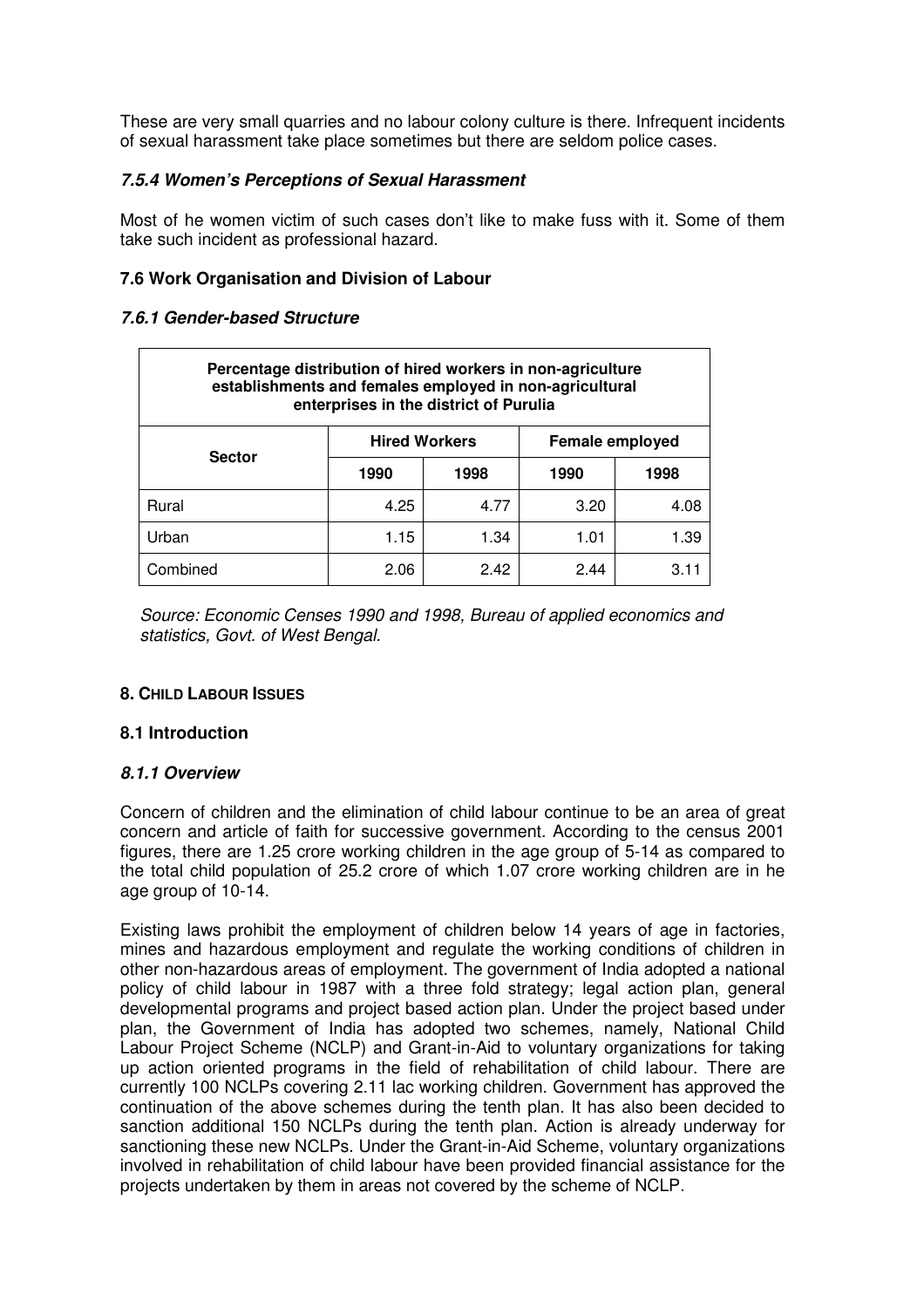# **8.1.2 Children of Miners OR Child Miners?**

A large number of children of miners are presently gone to school. But these children rarely continue there education. Mostly there dropped their study after primary level. Very few continue up to secondary standard.

Child miners in this particular field are almost absent.

#### **8.1.3 Opinion of Parents**

Most parents of present day one they are child should study at least up to  $10+2$ standard so that he or she can get some white collar job.

#### **9. LABOUR PROTECTION, HEALTH AND SAFETY ISSUES**

#### **9.1 Labour Protection**

#### **9.1.1 Labour Protection in Mining**

Regional office of the Director General of Mines Safety looks after the labour protection. This doesn't help labours much. It only sees whether there is a blasting shed or the labours are getting protective eye glass.

#### **9.2 Working Conditions**

#### **9.2.1 Opinions of Miners on Working Conditions**

The conditions in which a miner has to work are not judged by them. They are happy if the amount and more of payment is good. They are not aware whether there should be any accident policy or any medical policy covering them.

#### **9.2.2 Labour Pressure**

There is organized labour union almost in all mines, stone crushers and cement factories. But these unions only are interested in raising the payment. They don't care to pressurize the mining authority for labour insurance or for any other necessary matters.

#### **9.2.3 Mining Season**

Everywhere the season is from January to May and from September to November

#### **9.2.4 Working Hours**

Working hour in these mines is from 8 to 12 in the morning and 2 to 6 at afternoon, that is 8 hours.

#### **9.3 Health and Safety**

#### **9.3.1 Opinions of Miners on Health Conditions**

Most of the miners are unaware about their right of getting medical support against health hazard. Only they get some medical health on behalf of the owner company in cases of accidents.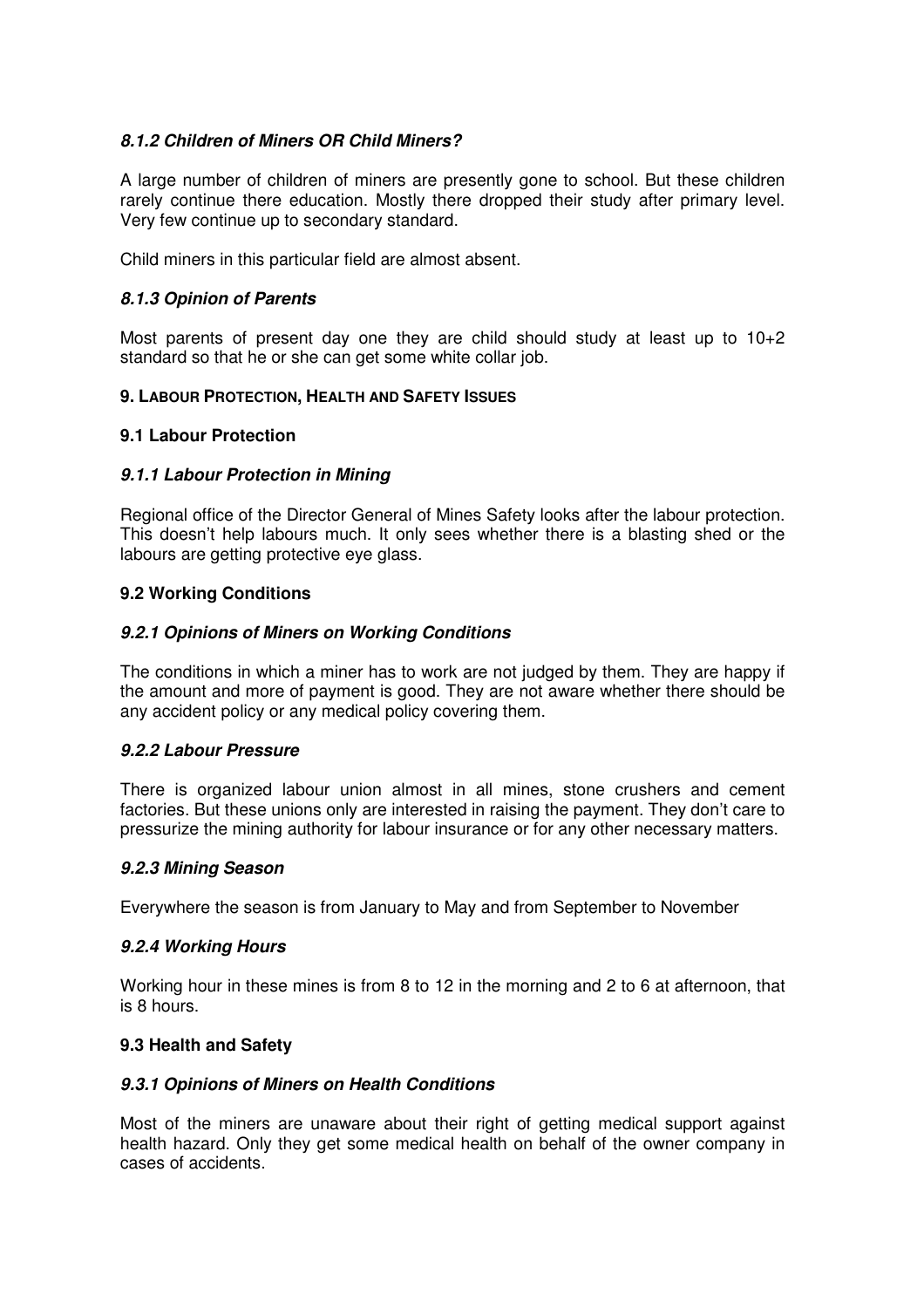#### **10. METHODS AND EQUIPMENT**

#### **10.1 Tasks**

#### **10.1.1 Mining Tasks**

After prospecting the upper earth surface is removed and limestone deposit is taken out during mining.

#### **10.1.2 Processing Tasks**

Taken out limestone from the mine in the form of boulders are taken to a stone crusher. The crushed stone are then taken to a cement factory or to limestone factory has the case may be.

#### **10.2 Equipment**

#### **10.2.1 Mining Equipment**

Earth cutters are used to remove the top soil. Drills and compressors are used to dig holes in the limestone. Gelignite sticks are used for blasting. Boulders produced after blasting is broken down in smaller pieces manually. These pieces are taken to a crusher by dumpers.

#### **10.2.2 Processing Equipment**

Smaller pieces of limestone of the size 6 to 8 inches long are processed in a stone crushers to be used in cement factories.

#### **10.3 Method – Transport**

Method of transport is by trucks or dumpers because most of the mining companies employ their own transportation system and if necessary they construct earthen road to the mine or they influence local authorities to construct roads.

#### **10.4 Methods and Equipment in One or Two Case Study Village(s)**

One especial case study worth mentioning. In Jhalda town of Purulia district there is a large Bagdi community who earlier where the limestone miners and producer of processed limestone. Still some of the families follow this profession.

Women of this community are engaged in this work. They purchase limestone form the casual miners, mostly from the Santal community stay nearby. This limestone is then burnt in a earthen furnace for 12 hours. This is the processed lime used in painting houses or to be used with beetle leaves or with tobacco. In this process one woman of a family can earn Rs.1000 to Rs.2000 a month.

The community who were dependent on breaking limestone from a hill and sale those to the women who make lime generally earns Rs.1200 to Rs.2000 a month.

#### **Profit from home made lime:**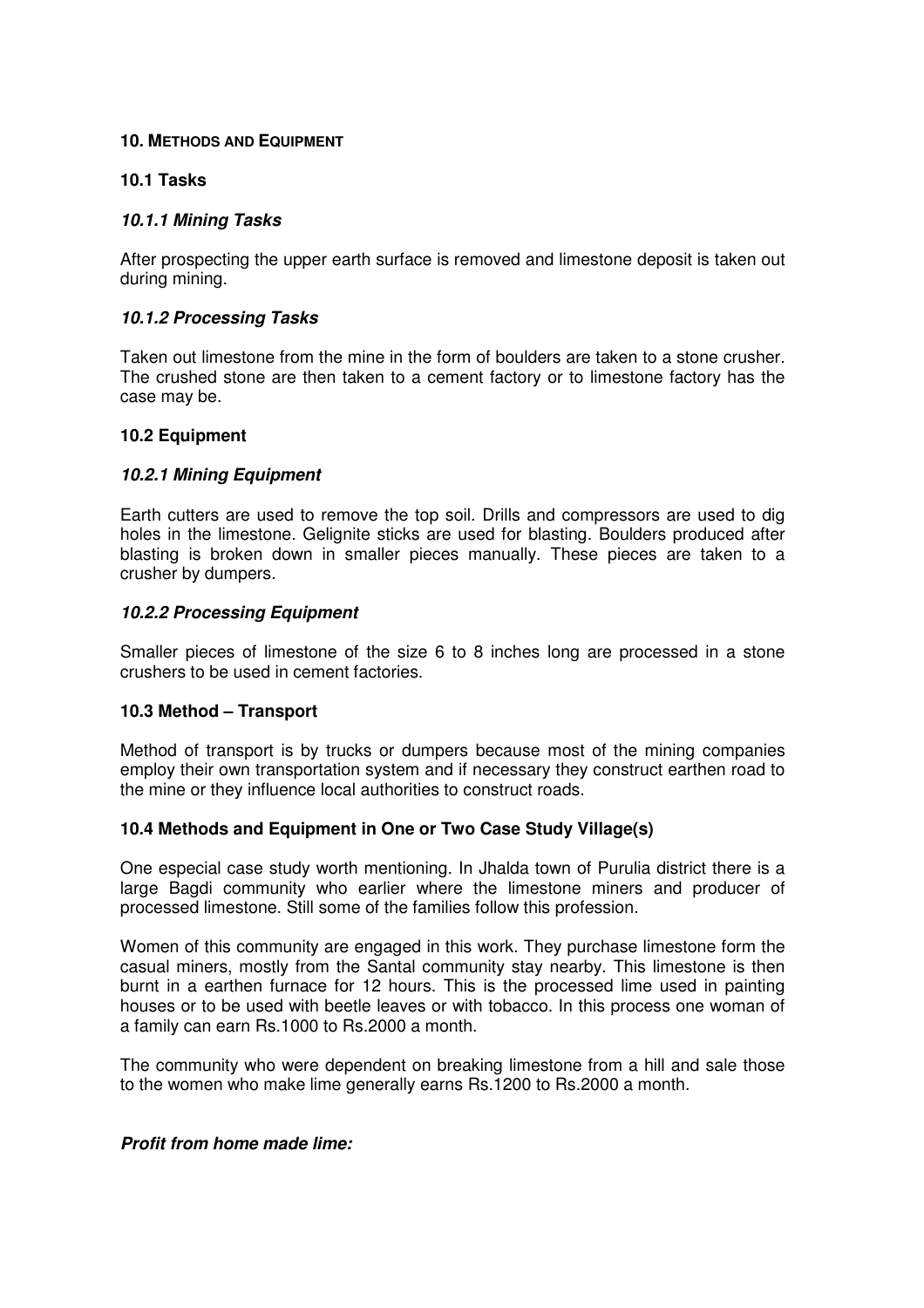

# **11. INCOME AND FINANCIAL FLOWS**

#### **11.1 Income**

# **11.1.1 Annual Income**



# **12. LEGAL AND ADMINISTRATIVE ISSUES**

# **12.1 Law and Order and Human Rights**

#### **12.1.1 Law and Order**

Generally law and order situation in and around mining area is trouble free. The people work here come from such a community who have their own code of conduct of their life and have a constant surveillance over their social activity.

#### **12.1.2 Human Rights**

No such activity is seen for maintaining and perseverance of human rights from any govt. or non-govt. agencies.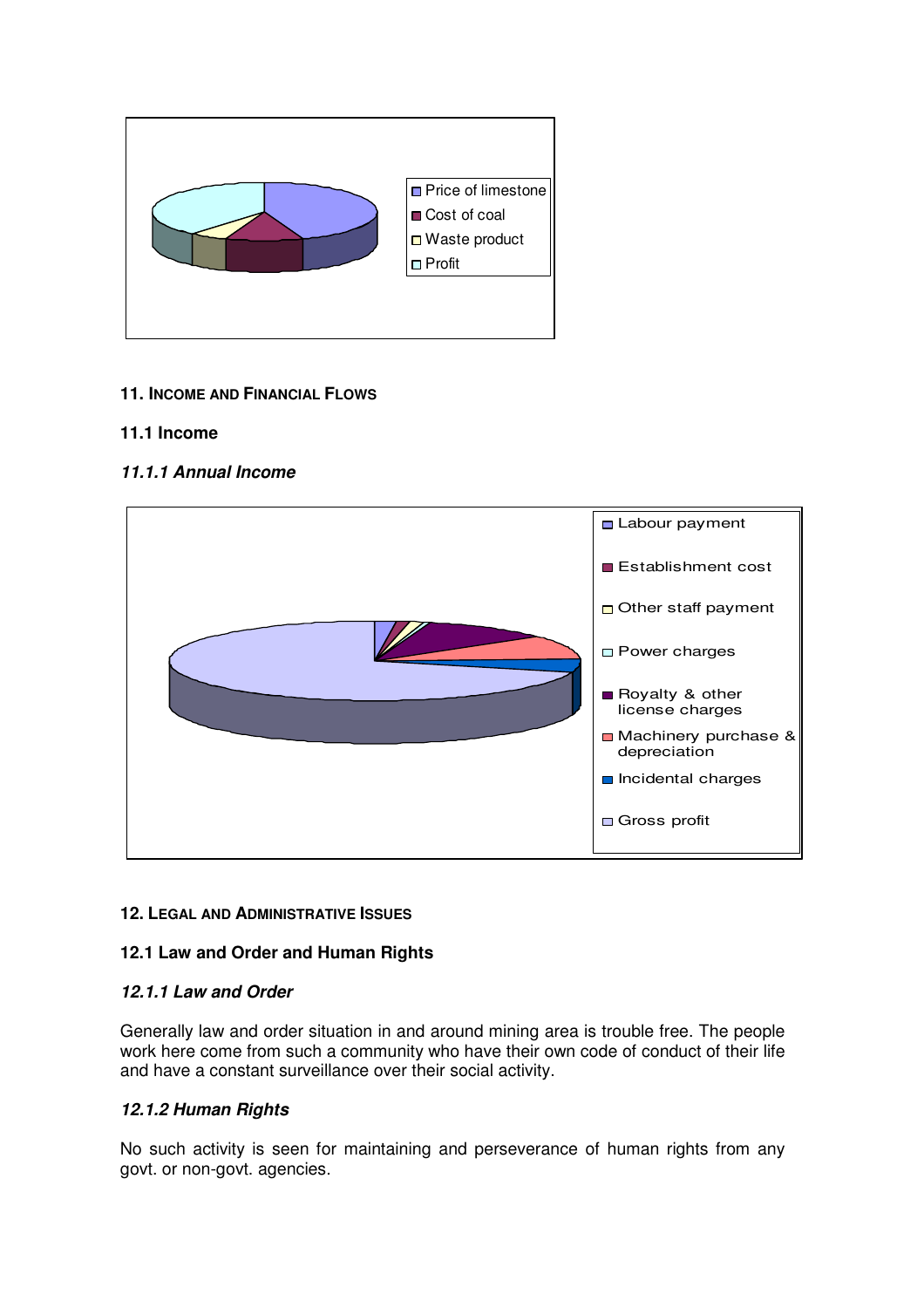# **12.2 Overview of Legal Issues**

## **12.2.1 Exploration Licenses**

Exploration license is provided by the district mines office.

## **12.2.2 Mining Licenses**

This is given by the Director General of Mines Safety, District Mining Officer and District collector or District Magistrate, District Land and Land reforms Office and District Forest Officer.

# **12.2.3 Central Government Measures to Legalise Informal Mining**

So far limestone mining is concern; it is not any informal field.

# **12.3 Conflicts with Traditional Rights**

## **12.3.1 Conflicts with Traditional Land Use Rights – Pastures, Forestry and Farming**

Not a large area is required to run a limestone quarry. This is not the direct cause for destruction local forestry and pastures. The only thing these mines causing deprivation to the local people is they have taken away the access to use the limestone for their own survival.

#### **13. ENVIRONMENTAL ISSUES**

#### **13.1 Environmental Factors**

#### **13.1.1 Negative and Positive Factors**

The negative aspect of limestone mining is that it is indirectly causing deforestation of the area and loss of pastures for the cattle raised by the local people. Only positive aspect of a quarry is it provides employment at least to  $35 - 40$  people and providing some part of the government revenue.

#### **13.2 Key Impacts**

#### **13.2.1 Local Ecosystems**

During initiation of a quarry it is necessary to clear up the earth surface. This localized deforestation encourages the local wood mafia to destroy the total forest of that region. Mines run normally in arid regions where rainfall is low. Destruction of forest causing lack of rainfall in those regions which has a long run impact on the local agricultural field and so on the people who depend solely on agriculture.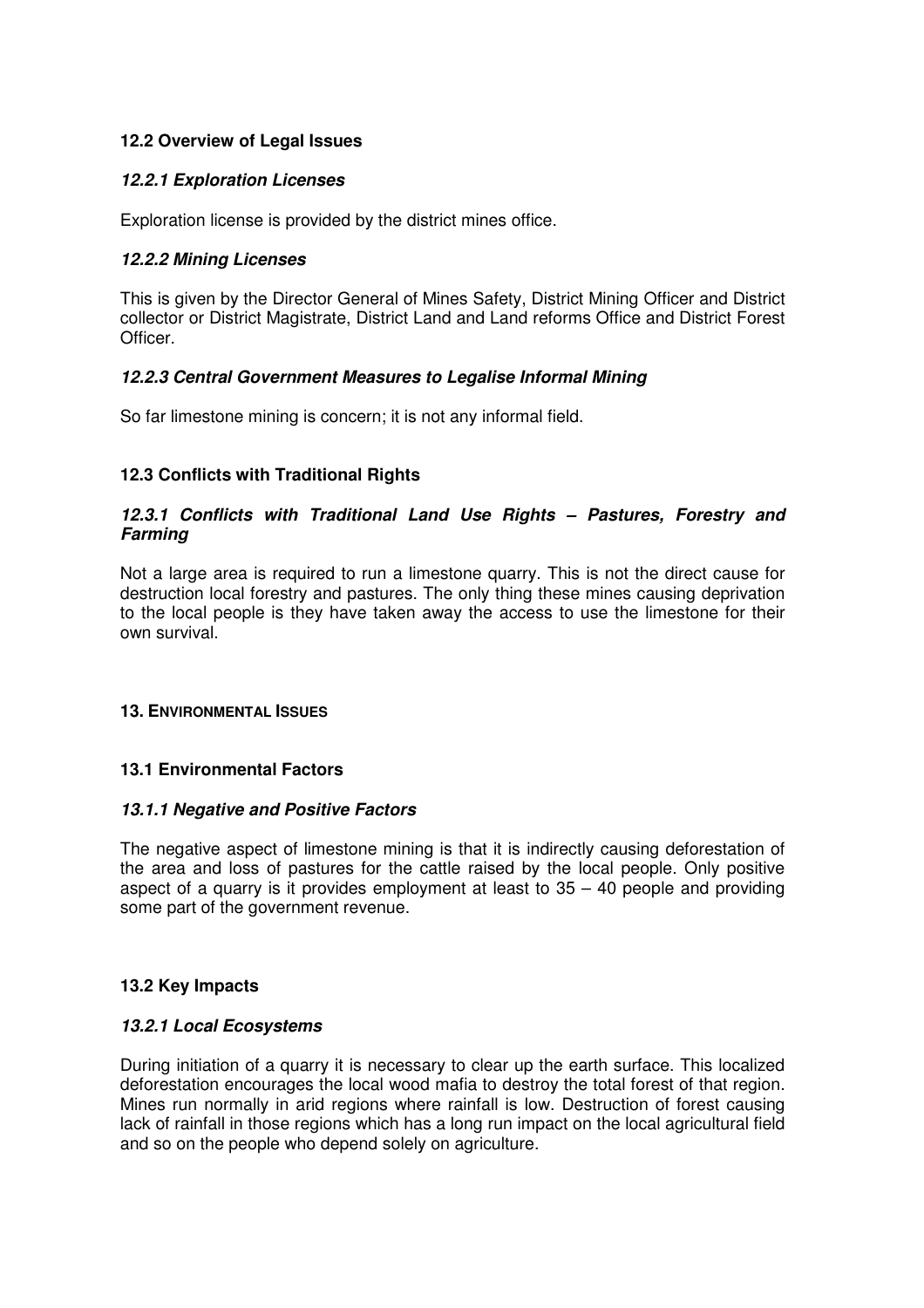| State wise summary status in<br>17 category of highly polluting industries |           |               |                              |                   |  |  |  |  |
|----------------------------------------------------------------------------|-----------|---------------|------------------------------|-------------------|--|--|--|--|
| <b>State</b>                                                               | Total no. |               | <b>Status (No. of Units)</b> |                   |  |  |  |  |
|                                                                            | of Units  | <b>Closed</b> | Compliant                    | <b>Defaulters</b> |  |  |  |  |
| Jharkhand                                                                  | 21        | 3             | 16                           | כי                |  |  |  |  |
| West Bengal                                                                | 66        |               | 44                           | 5                 |  |  |  |  |

Source: Ministry of environment and forests.

# **13.2.2 Entire Ecosystems**

As mentioned earlier, starting a new quarry in some area causes permanent damage to the entire ecosystem.

#### **13.2.3 Forests**

All the quarries running in this moment, be it in Jharkhand or in West Bengal, are in such a place which was earlier dense forest. Directly or indirectly these forests were lost due to mining.

#### **13.2.4 Biodiversity**

Loss of forest in a area causes displacement of forest animals. Most are killed in the process of deforestation. Animals like elephants, when displaced they try to find out new are places for their grazing ground. Loss of forest in Jharkhand and in West Bengal forced many herds of elephants to invade on cultivation land in other districts even some 300 kilometers away. This is a regular problem t the districts dependent solely on agriculture.

#### **13.2.5 Cultural Heritage**

Many people in these areas who earlier were lime makers are now displaced by these organized mining houses. They are forced to be labours in some distant brick fields where they are to live in slums getting uprooted from their own village, society and customs. They are getting alienated from their own culture and tradition.

#### **13.2.6 Indigenous Peoples**

As mention earlier people live in these areas are tribes of Santal, Ho, Oraon, Munda and such other casts. They were originally the forest people depending solely on the flora and fauna of a forest. They were the real preserver of forest lands. Civilized country law all over the world deprived them from their own assets.

#### **14. COMMUNITY ISSUES**

#### **14.1 Community Benefits**

#### **14.1.1 Poverty Reduction and Employment Generation**

The mine running in a area causing at least some reduction of poverty in a locality as they cause employment to some people.